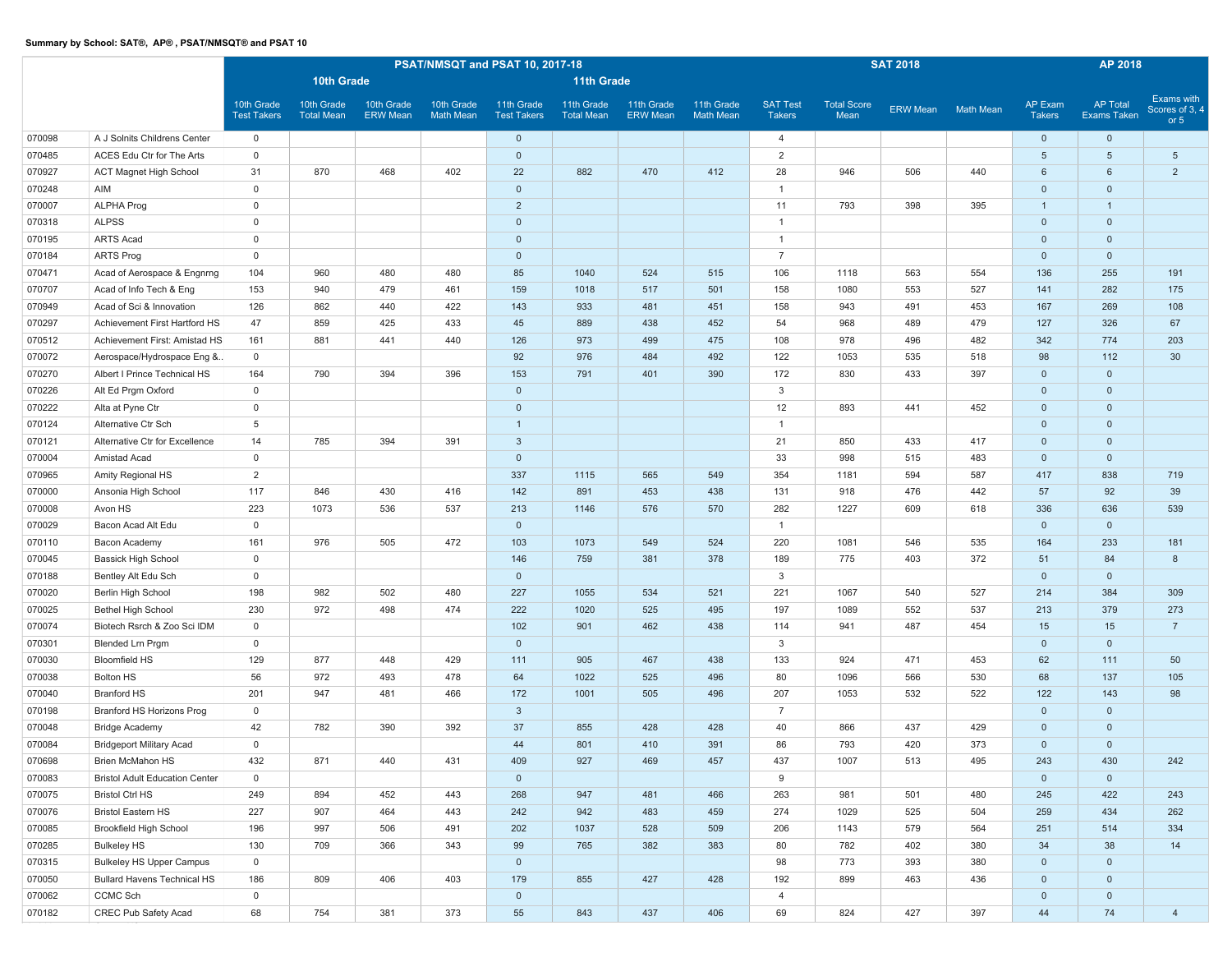|        |                                   |                                  |                                 |                               | PSAT/NMSQT and PSAT 10, 2017-18 |                                  |                                 |                               | <b>SAT 2018</b>                |                                  | AP 2018                    |                 |                  |                          |                                |                                        |
|--------|-----------------------------------|----------------------------------|---------------------------------|-------------------------------|---------------------------------|----------------------------------|---------------------------------|-------------------------------|--------------------------------|----------------------------------|----------------------------|-----------------|------------------|--------------------------|--------------------------------|----------------------------------------|
|        |                                   |                                  | 10th Grade                      |                               |                                 |                                  | 11th Grade                      |                               |                                |                                  |                            |                 |                  |                          |                                |                                        |
|        |                                   | 10th Grade<br><b>Test Takers</b> | 10th Grade<br><b>Total Mean</b> | 10th Grade<br><b>ERW Mean</b> | 10th Grade<br><b>Math Mean</b>  | 11th Grade<br><b>Test Takers</b> | 11th Grade<br><b>Total Mean</b> | 11th Grade<br><b>ERW Mean</b> | 11th Grade<br><b>Math Mean</b> | <b>SAT Test</b><br><b>Takers</b> | <b>Total Score</b><br>Mean | <b>ERW Mean</b> | <b>Math Mean</b> | AP Exam<br><b>Takers</b> | <b>AP Total</b><br>Exams Taken | Exams with<br>Scores of 3, 4<br>or $5$ |
| 070115 | Canton HS                         | 121                              | 1009                            | 518                           | 491                             | 118                              | 1098                            | 565                           | 533                            | 115                              | 1183                       | 608             | 575              | 142                      | 231                            | 184                                    |
| 070313 | Capital Comm Coll Magnet Ac       | $\mathbf 0$                      |                                 |                               |                                 | 18                               | 891                             | 479                           | 411                            | 21                               | 949                        | 482             | 467              | $\mathbf 0$              | $\mathbf 0$                    |                                        |
| 070087 | Capital Prep Harbor Sch           | 32                               | 793                             | 387                           | 406                             | $\overline{4}$                   |                                 |                               |                                | 39                               | 882                        | 451             | 431              | $\mathbf 0$              | $\mathsf{O}\xspace$            |                                        |
| 070284 | Capital Prep Magnet School        | 37                               | 809                             | 407                           | 403                             | 45                               | 844                             | 432                           | 413                            | 52                               | 866                        | 456             | 410              | $5\phantom{.0}$          | $5\phantom{.0}$                | $\overline{2}$                         |
| 070055 | Central HS                        | $\overline{1}$                   |                                 |                               |                                 | 299                              | 849                             | 431                           | 418                            | 370                              | 916                        | 473             | 443              | 268                      | 452                            | 121                                    |
| 070100 | Cheshire High School              | 326                              | 1017                            | 519                           | 498                             | 352                              | 1065                            | 540                           | 524                            | 333                              | 1148                       | 579             | 569              | 405                      | 721                            | 592                                    |
| 070051 | <b>Coastal Connections</b>        | $\mathbf 0$                      |                                 |                               |                                 | $\mathbf 0$                      |                                 |                               |                                | 8                                |                            |                 |                  | $\mathbf 0$              | $\mathbf 0$                    |                                        |
| 070160 | Coginchaug Regional HS            | 114                              | 994                             | 508                           | 486                             | 129                              | 1007                            | 516                           | 492                            | 126                              | 1140                       | 582             | 558              | 88                       | 161                            | 142                                    |
| 070409 | Coll & Career Readiness Ctr       | $\mathbf 0$                      |                                 |                               |                                 | $\mathbf 0$                      |                                 |                               |                                | $\overline{1}$                   |                            |                 |                  | $\mathbf 0$              | $\mathbf 0$                    |                                        |
| 070474 | Common Ground HS                  | 49                               | 779                             | 408                           | 372                             | 40                               | 915                             | 473                           | 442                            | 41                               | 992                        | 519             | 473              | 34                       | 50                             | 23                                     |
| 070887 | Conard HS                         | 323                              | 999                             | 508                           | 491                             | 305                              | 1081                            | 553                           | 528                            | 359                              | 1149                       | 578             | 571              | 621                      | 1,386                          | 1,098                                  |
| 070169 | Connecticut Intl Bacc Academy     | 52                               | 1020                            | 535                           | 485                             | 41                               | 1058                            | 544                           | 513                            | 47                               | 1118                       | 568             | 549              | $\mathbf 0$              | $\mathbf 0$                    |                                        |
| 070167 | <b>Connecticut River Acad</b>     | 105                              | 864                             | 440                           | 423                             | 104                              | 871                             | 442                           | 429                            | 100                              | 902                        | 464             | 438              | $\mathbf 0$              | $\mathbf 0$                    |                                        |
| 070261 | Cooperative Arts Hum Mag HS       | 164                              | 828                             | 418                           | 411                             | 121                              | 858                             | 445                           | 413                            | 147                              | 929                        | 484             | 445              | 155                      | 234                            | 52                                     |
| 070298 | Coventry Acad                     | $\mathbf{0}$                     |                                 |                               |                                 | $\mathbf{0}$                     |                                 |                               |                                | $\overline{4}$                   |                            |                 |                  | $\Omega$                 | $\mathbf{0}$                   |                                        |
| 070116 | Coventry HS                       | 118                              | 958                             | 490                           | 468                             | 95                               | 993                             | 507                           | 486                            | 110                              | 1096                       | 559             | 536              | 141                      | 240                            | 146                                    |
| 070118 | Cromwell HS                       | 124                              | 954                             | 488                           | 466                             | 124                              | 1000                            | 511                           | 489                            | 150                              | 1076                       | 547             | 530              | 120                      | 221                            | 149                                    |
| 070835 | Crosby HS                         | 223                              | 749                             | 378                           | 371                             | 226                              | 766                             | 388                           | 378                            | 250                              | 815                        | 421             | 394              | 95                       | 125                            | 17                                     |
| 070120 | Danbury HS                        | 677                              | 865                             | 442                           | 423                             | 606                              | 900                             | 456                           | 444                            | 685                              | 977                        | 501             | 476              | 637                      | 1,070                          | 447                                    |
| 070370 | Daniel Hand High School           | 193                              | 1064                            | 547                           | 517                             | 140                              | 1136                            | 580                           | 556                            | 290                              | 1182                       | 597             | 584              | 186                      | 310                            | 247                                    |
| 070145 | Darien High School                | 247                              | 1133                            | 569                           | 564                             | 185                              | 1193                            | 599                           | 594                            | 322                              | 1264                       | 631             | 634              | 421                      | 926                            | 853                                    |
| 070042 | Derby Alt Sch                     | $\mathbf 0$                      |                                 |                               |                                 | $\mathbf 0$                      |                                 |                               |                                | $\overline{2}$                   |                            |                 |                  | $\mathbf 0$              | $\mathbf 0$                    |                                        |
| 070155 | Derby HS                          | 95                               | 848                             | 441                           | 407                             | 71                               | 862                             | 440                           | 421                            | 85                               | 966                        | 494             | 471              | 35                       | 50                             | 18                                     |
| 070268 | Dr Cortldt VR Creed H and SS      | 61                               | 775                             | 386                           | 389                             | 49                               | 824                             | 416                           | 408                            | 44                               | 857                        | 445             | 412              | 36                       | 54                             | $\mathbf{3}$                           |
| 070445 | E C Goodwin Technical HS          | 157                              | 802                             | 402                           | 400                             | 139                              | 847                             | 429                           | 418                            | 143                              | 925                        | 470             | 455              | $\overline{7}$           | $\overline{7}$                 | $\overline{2}$                         |
| 070064 | E O Smith HS Depot Camp           | $\mathbf 0$                      |                                 |                               |                                 | $\mathbf 0$                      |                                 |                               |                                | 10                               | 956                        | 494             | 462              | $\mathbf 0$              | $\mathbf 0$                    |                                        |
| 070816 | E Windsor HS                      | 67                               | 844                             | 425                           | 419                             | 59                               | 918                             | 471                           | 446                            | 89                               | 1000                       | 512             | 487              | 58                       | 102                            | 48                                     |
| 070434 | EDP - Bulkeley HS                 | $\overline{1}$                   |                                 |                               |                                 | $\mathbf 0$                      |                                 |                               |                                | $\overline{7}$                   |                            |                 |                  | $\mathbf 0$              | $\mathsf 0$                    |                                        |
| 070316 | EDP - HPHS AEGT                   | $\mathbf 0$                      |                                 |                               |                                 | $\mathbf{0}$                     |                                 |                               |                                | $\overline{1}$                   |                            |                 |                  | $\mathbf{0}$             | $\mathbf 0$                    |                                        |
| 070163 | East Granby High School           | 43                               | 1048                            | 540                           | 508                             | 59                               | 1083                            | 554                           | 529                            | 59                               | 1116                       | 567             | 549              | 75                       | 120                            | 72                                     |
| 070165 | East Hampton HS                   | 109                              | 962                             | 495                           | 467                             | 125                              | 1032                            | 530                           | 502                            | 115                              | 1057                       | 548             | 509              | 91                       | 176                            | 133                                    |
| 070170 | East Hartford High School         | 430                              | 835                             | 421                           | 413                             | 430                              | 859                             | 435                           | 424                            | 416                              | 901                        | 454             | 448              | 256                      | 441                            | 226                                    |
| 070175 | East Haven High School            | 191                              | 848                             | 430                           | 418                             | 200                              | 899                             | 457                           | 442                            | 218                              | 967                        | 495             | 472              | 52                       | 56                             | 32                                     |
| 070177 | East Lyme HS                      | 224                              | 1010                            | 520                           | 491                             | 228                              | 1055                            | 540                           | 515                            | 270                              | 1144                       | 579             | 565              | 244                      | 492                            | 439                                    |
| 070128 | EastConn Special Edu              | $\mathbf 0$                      |                                 |                               |                                 | $\mathbf{0}$                     |                                 |                               |                                | 6                                |                            |                 |                  | $\mathbf{0}$             | $\mathbf 0$                    |                                        |
| 070199 | <b>Education Enhancement Prog</b> | $\mathbf 0$                      |                                 |                               |                                 | $\mathbf 0$                      |                                 |                               |                                | 3                                |                            |                 |                  | $\mathbf 0$              | $\mathbf 0$                    |                                        |
| 070754 | Edwin O Smith HS                  | 274                              | 1047                            | 523                           | 523                             | 105                              | 1163                            | 586                           | 577                            | 291                              | 1142                       | 572             | 571              | 84                       | 105                            | 88                                     |
| 070259 | Eli Whitney Tech HS               | 140                              | 766                             | 381                           | 385                             | 106                              | 802                             | 408                           | 394                            | 121                              | 838                        | 428             | 410              | $\mathbf 0$              | $\mathsf{O}\xspace$            |                                        |
| 070643 | Ellington High School             | 177                              | 968                             | 505                           | 463                             | 186                              | 1022                            | 521                           | 501                            | 179                              | 1088                       | 548             | 540              | 208                      | 338                            | 171                                    |
| 070144 | Elm City Coll Prep Sch            | $\mathbf 0$                      |                                 |                               |                                 | $\mathbf 0$                      |                                 |                               |                                | 19                               | 1023                       | 526             | 497              | $\mathbf 0$              | $\mathsf{O}\xspace$            |                                        |
| 070003 | Emmett O'Brien Tech HS            | 150                              | 861                             | 439                           | 422                             | 125                              | 855                             | 438                           | 417                            | 129                              | 907                        | 470             | 437              | $\mathsf{O}^-$           | $\mathbf{0}$                   |                                        |
| 070790 | Enfield HS                        | 330                              | 908                             | 464                           | 444                             | 290                              | 954                             | 484                           | 470                            | 368                              | 1015                       | 514             | 500              | 232                      | 401                            | 220                                    |
| 070282 | Eng and Sci Univ Mgnt Sch         | 87                               | 933                             | 472                           | 461                             | 71                               | 1083                            | 548                           | 535                            | 76                               | 1083                       | 556             | 527              | 104                      | 218                            | 100                                    |
| 070875 | Enlightenment Sch                 | $\mathbb O$                      |                                 |                               |                                 | $\mathbf 0$                      |                                 |                               |                                | 14                               | 774                        | 409             | 364              | $\mathbf 0$              | $\mathbf{0}$                   |                                        |
| 070958 | <b>Explorations Charter Sch</b>   | 12                               | 901                             | 480                           | 421                             | 24                               | 868                             | 476                           | 392                            | 22                               | 938                        | 473             | 465              | 1                        | $\overline{2}$                 |                                        |
| 070187 | Fairfield Ludlowe HS              | 361                              | 1038                            | 529                           | 509                             | 354                              | 1116                            | 568                           | 547                            | 394                              | 1166                       | 591             | 575              | 356                      | 674                            | 604                                    |
| 070186 | Fairfield Warde High School       | 340                              | 1013                            | 518                           | 495                             | 371                              | 1057                            | 542                           | 515                            | 377                              | 1148                       | 584             | 564              | 382                      | 724                            | 548                                    |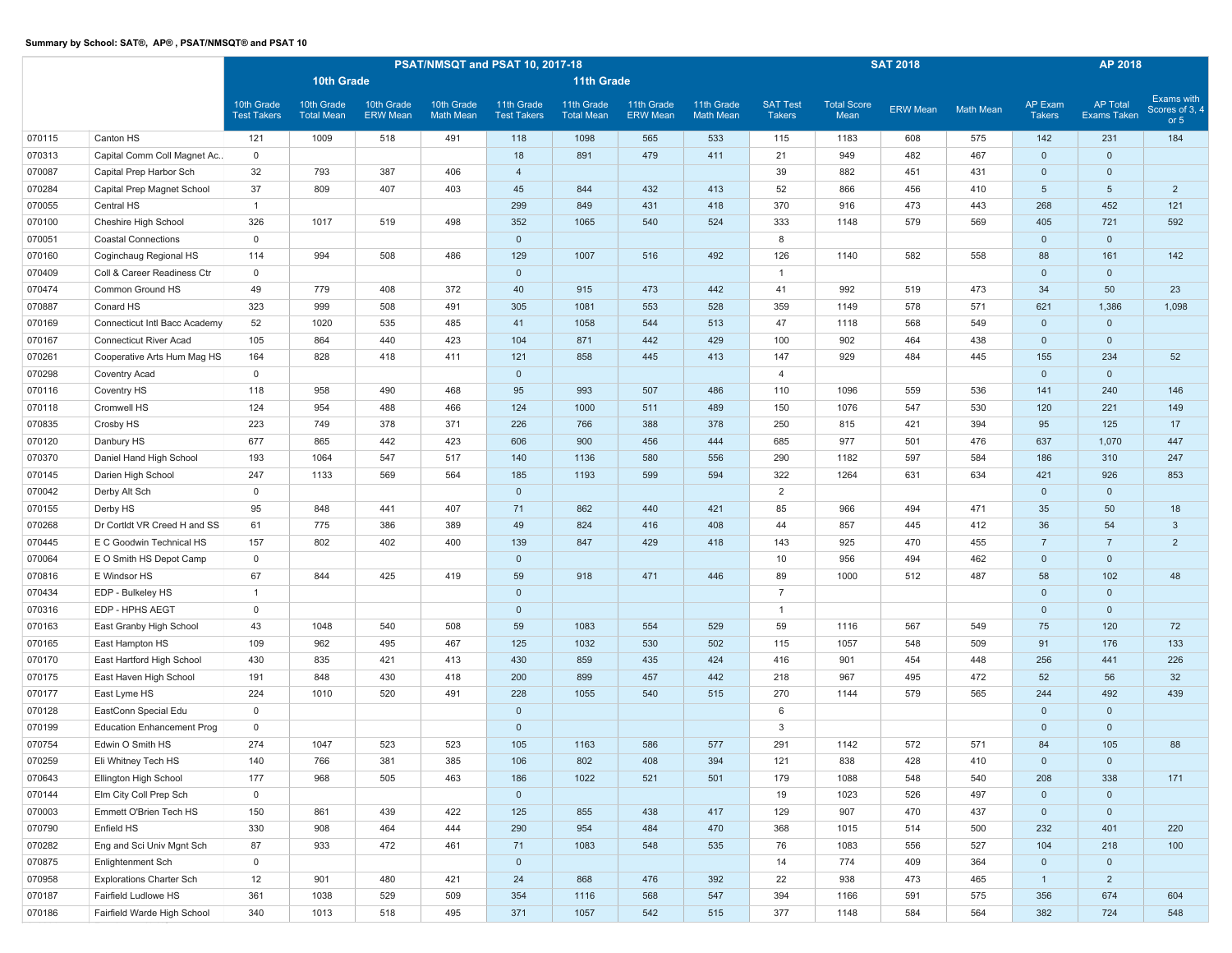|        |                                  |                                  |                                 |                               |                                | PSAT/NMSQT and PSAT 10, 2017-18  |                                 |                               | <b>SAT 2018</b>                |                                  | AP 2018                    |                 |                  |                          |                                |                                        |
|--------|----------------------------------|----------------------------------|---------------------------------|-------------------------------|--------------------------------|----------------------------------|---------------------------------|-------------------------------|--------------------------------|----------------------------------|----------------------------|-----------------|------------------|--------------------------|--------------------------------|----------------------------------------|
|        |                                  |                                  | 10th Grade                      |                               |                                |                                  | <b>11th Grade</b>               |                               |                                |                                  |                            |                 |                  |                          |                                |                                        |
|        |                                  | 10th Grade<br><b>Test Takers</b> | 10th Grade<br><b>Total Mean</b> | 10th Grade<br><b>ERW Mean</b> | 10th Grade<br><b>Math Mean</b> | 11th Grade<br><b>Test Takers</b> | 11th Grade<br><b>Total Mean</b> | 11th Grade<br><b>ERW Mean</b> | 11th Grade<br><b>Math Mean</b> | <b>SAT Test</b><br><b>Takers</b> | <b>Total Score</b><br>Mean | <b>ERW Mean</b> | <b>Math Mean</b> | AP Exam<br><b>Takers</b> | <b>AP Total</b><br>Exams Taken | Exams with<br>Scores of 3, 4<br>or $5$ |
| 070001 | Farmington Alt HS                | $\mathbf 0$                      |                                 |                               |                                | $\mathbf 0$                      |                                 |                               |                                | $\overline{2}$                   |                            |                 |                  | $\mathbf 0$              | $\mathbf 0$                    |                                        |
| 070805 | Farmington HS                    | 278                              | 1034                            | 522                           | 513                            | 272                              | 1106                            | 560                           | 547                            | 292                              | 1178                       | 593             | 585              | 445                      | 1,088                          | 800                                    |
| 070879 | Farmington Valley Diagnostic     | $\mathbf{1}$                     |                                 |                               |                                | $\overline{4}$                   |                                 |                               |                                | 6                                |                            |                 |                  | $\mathbf 0$              | $\mathbf 0$                    |                                        |
| 070382 | Francis T Maloney High School    | 294                              | 824                             | 430                           | 395                            | 226                              | 875                             | 448                           | 427                            | 287                              | 919                        | 473             | 445              | 199                      | 304                            | 72                                     |
| 070756 | Frank S Bunnell High School      | 255                              | 868                             | 442                           | 426                            | 244                              | 921                             | 462                           | 458                            | 267                              | 1003                       | 506             | 496              | 204                      | 328                            | 129                                    |
| 070960 | Gilbert School                   | 94                               | 867                             | 429                           | 438                            | 112                              | 954                             | 467                           | 487                            | 80                               | 1018                       | 498             | 520              | 69                       | 123                            | 82                                     |
| 070215 | Glastonbury HS                   | 318                              | 1094                            | 544                           | 549                            | 382                              | 1131                            | 568                           | 563                            | 487                              | 1188                       | 590             | 598              | 524                      | 894                            | 765                                    |
| 070290 | Global Communications Acad       | 43                               | 727                             | 377                           | 350                            | 21                               | 769                             | 402                           | 367                            | 25                               | 788                        | 412             | 376              | 35                       | 36                             | $\mathbf{1}$                           |
| 070031 | Global Experience Magnet Sch     | 30                               | 868                             | 456                           | 411                            | 29                               | 925                             | 486                           | 439                            | 29                               | 963                        | 491             | 472              | $\mathbf 0$              | $\mathbf 0$                    |                                        |
| 070217 | Granby Memorial High School      | 157                              | 1001                            | 509                           | 492                            | 165                              | 1070                            | 544                           | 526                            | 151                              | 1165                       | 592             | 573              | 196                      | 345                            | 262                                    |
| 070254 | Grasso Sthestrn Technical HS     | 128                              | 839                             | 416                           | 423                            | 94                               | 878                             | 448                           | 429                            | 98                               | 934                        | 472             | 462              | $\mathbf{0}$             | $\mathbf 0$                    |                                        |
| 070372 | Great Path Academy               | 84                               | 847                             | 431                           | 416                            | 63                               | 918                             | 471                           | 447                            | 60                               | 936                        | 493             | 443              | $\mathbf 0$              | $\mathbf 0$                    |                                        |
| 070276 | Greater Hartford Acd Math Sci    | $\mathbf 0$                      |                                 |                               |                                | $\mathbf 0$                      |                                 |                               |                                | $\overline{1}$                   |                            |                 |                  | $\mathbf{1}$             | $\mathbf{3}$                   |                                        |
| 070306 | Greater Hartford Class Mag S.    | 84                               | 845                             | 437                           | 408                            | 68                               | 930                             | 486                           | 444                            | 82                               | 971                        | 510             | 462              | 8                        | 8                              | $\overline{2}$                         |
| 070275 | Greater Hartfrd Acd of Arts:CG   | 101                              | 869                             | 455                           | 414                            | 96                               | 923                             | 479                           | 444                            | 113                              | 931                        | 493             | 438              | 63                       | 80                             | 22                                     |
| 070240 | Greenwich HS                     | 642                              | 1025                            | 519                           | 506                            | 590                              | 1132                            | 574                           | 558                            | 602                              | 1176                       | 593             | 583              | 838                      | 1,980                          | 1,797                                  |
| 070102 | Griswold Alt HS                  | $\mathbf 0$                      |                                 |                               |                                | $\mathbf 0$                      |                                 |                               |                                | 6                                |                            |                 |                  | $\mathbf 0$              | $\mathbf 0$                    |                                        |
| 070325 | Griswold HS                      | 117                              | 881                             | 444                           | 437                            | 121                              | 924                             | 468                           | 456                            | 133                              | 1026                       | 525             | 501              | 72                       | 109                            | 60                                     |
| 070255 | Guilford High School             | 195                              | 1073                            | 554                           | 519                            | 217                              | 1134                            | 584                           | 550                            | 301                              | 1166                       | 591             | 575              | 271                      | 539                            | 437                                    |
| 070385 | H C Wilcox Technical HS          | 190                              | 852                             | 433                           | 419                            | 170                              | 899                             | 460                           | 439                            | 161                              | 965                        | 496             | 469              | $\Omega$                 | $\mathbf 0$                    |                                        |
| 070133 | H H Ellis Tech Sch               | 159                              | 877                             | 441                           | 436                            | 149                              | 922                             | 472                           | 450                            | 148                              | 959                        | 483             | 476              | $\mathbf 0$              | $\mathbf 0$                    |                                        |
| 070311 | HPHS Engineer Green Tech.        | 84                               | 713                             | 358                           | 354                            | 59                               | 732                             | 376                           | 356                            | 55                               | 807                        | 405             | 402              | 3                        | $\mathbf{3}$                   |                                        |
| 070487 | HS in the Community              | 49                               | 770                             | 381                           | 388                            | 57                               | 865                             | 439                           | 426                            | 49                               | 867                        | 451             | 416              | 36                       | 73                             | 16                                     |
| 070324 | Haddam-Killingworth HS           | 153                              | 989                             | 510                           | 479                            | 160                              | 1057                            | 542                           | 514                            | 169                              | 1105                       | 560             | 545              | 124                      | 229                            | 186                                    |
| 070900 | Hall HS                          | 345                              | 1019                            | 525                           | 494                            | 295                              | 1135                            | 580                           | 556                            | 358                              | 1163                       | 589             | 574              | 588                      | 1,206                          | 885                                    |
| 070147 | Hamden Collaborative Lrng Ctr    | $\mathbf 0$                      |                                 |                               |                                | $\mathbf 0$                      |                                 |                               |                                | 9                                |                            |                 |                  | $\mathbf{0}$             | $\mathbf 0$                    |                                        |
| 070260 | Hamden HS                        | 340                              | 896                             | 452                           | 444                            | 331                              | 929                             | 474                           | 454                            | 400                              | 983                        | 507             | 476              | 292                      | 467                            | 233                                    |
| 070307 | Hartford Culinary Arts Acad      | $\mathbf{1}$                     |                                 |                               |                                | 21                               | 719                             | 370                           | 349                            | 31                               | 760                        | 393             | 367              | $\mathbf 0$              | $\mathbf 0$                    |                                        |
| 070283 | Hartford Job Corps Acad          | $\mathbf 0$                      |                                 |                               |                                | $\mathbf{0}$                     |                                 |                               |                                | $\overline{1}$                   |                            |                 |                  | $\mathbf{0}$             | $\mathbf{0}$                   |                                        |
| 070274 | Hartford Magnet Trinity Coll     | 139                              | 883                             | 446                           | 437                            | 94                               | 958                             | 502                           | 456                            | 89                               | 934                        | 487             | 447              | 106                      | 130                            | 50                                     |
| 070402 | <b>Hartford Opportunity Acad</b> | $\mathbf 0$                      |                                 |                               |                                | $\mathbf 0$                      |                                 |                               |                                | 21                               | 763                        | 400             | 363              | $\mathbf 0$              | $\mathbf 0$                    |                                        |
| 070271 | Hartford Pub HS Nursing Acad     | 71                               | 713                             | 357                           | 356                            | 61                               | 777                             | 395                           | 382                            | 70                               | 784                        | 412             | 373              | 6                        | $6\phantom{1}$                 | $\mathbf 0$                            |
| 070123 | Henry Abbott Tech HS             | 172                              | 862                             | 434                           | 428                            | 142                              | 909                             | 469                           | 440                            | 158                              | 952                        | 486             | 466              | $\mathbf{1}$             | $\overline{1}$                 |                                        |
| 070314 | Highville Change Acad            | 18                               | 771                             | 395                           | 376                            | 14                               | 854                             | 432                           | 422                            | 24                               | 882                        | 449             | 433              | $\mathbf{0}$             | $\mathbf 0$                    |                                        |
| 070488 | Hill Regional Career HS          | 134                              | 817                             | 413                           | 404                            | 158                              | 862                             | 436                           | 426                            | 142                              | 933                        | 477             | 455              | 145                      | 278                            | 64                                     |
| 070205 | Housatonic Vly Regional Sch      | 11                               | 1096                            | 581                           | 515                            | 102                              | 997                             | 513                           | 483                            | 90                               | 976                        | 495             | 481              | 15                       | 20                             | 10                                     |
| 070375 | Howell Cheney Tech HS            | 138                              | 833                             | 421                           | 411                            | 141                              | 859                             | 441                           | 418                            | 151                              | 929                        | 470             | 459              | $\mathbf{0}$             | $\mathbf 0$                    |                                        |
| 070148 | IPPI Lrning Acad                 | $\mathsf{O}\xspace$              |                                 |                               |                                | $\mathbf 0$                      |                                 |                               |                                | $\overline{2}$                   |                            |                 |                  | $\mathbf 0$              | $\mathbf 0$                    |                                        |
| 070073 | IT & Software Eng HS             | $\mathsf 0$                      |                                 |                               |                                | 95                               | 932                             | 477                           | 455                            | 121                              | 989                        | 505             | 484              | 71                       | 95                             | 60                                     |
| 070308 | Insurance & Finance Acad         | 49                               | 714                             | 359                           | 355                            | 43                               | 744                             | 367                           | 377                            | 51                               | 810                        | 416             | 394              | $\mathsf{O}\xspace$      | $\mathsf{O}\xspace$            |                                        |
| 070213 | Integrated Progams Model         | $\mathsf 0$                      |                                 |                               |                                | $\mathbf 0$                      |                                 |                               |                                | 2                                |                            |                 |                  | $\overline{0}$           | $\mathbf{0}$                   |                                        |
| 070715 | J M Wright Tech HS               | 94                               | 825                             | 410                           | 415                            | 101                              | 836                             | 424                           | 412                            | 101                              | 886                        | 449             | 438              | $\mathbf{0}$             | $\overline{0}$                 |                                        |
| 070495 | James Hillhouse HS               | 168                              | 741                             | 373                           | 369                            | 143                              | 766                             | 380                           | 387                            | 220                              | 824                        | 426             | 398              | 91                       | 144                            | 21                                     |
| 070638 | Joel Barlow High School          | 187                              | 1055                            | 539                           | 516                            | 209                              | 1117                            | 573                           | 544                            | 227                              | 1177                       | 595             | 582              | 252                      | 508                            | 432                                    |
| 070840 | John F Kennedy High School       | 237                              | 786                             | 402                           | 384                            | 203                              | 807                             | 411                           | 396                            | 293                              | 842                        | 437             | 405              | 125                      | 250                            | 79                                     |
| 070173 | John J Allison Jr Polaris Ctr    | $\mathsf{O}\xspace$              |                                 |                               |                                | $\mathsf{O}\xspace$              |                                 |                               |                                | $\overline{7}$                   |                            |                 |                  | $\overline{0}$           | $\mathbf{0}$                   |                                        |
| 070423 | Jonathan Law High School         | 170                              | 926                             | 474                           | 452                            | 172                              | 989                             | 506                           | 484                            | 184                              | 1061                       | 544             | 517              | 315                      | 573                            | 312                                    |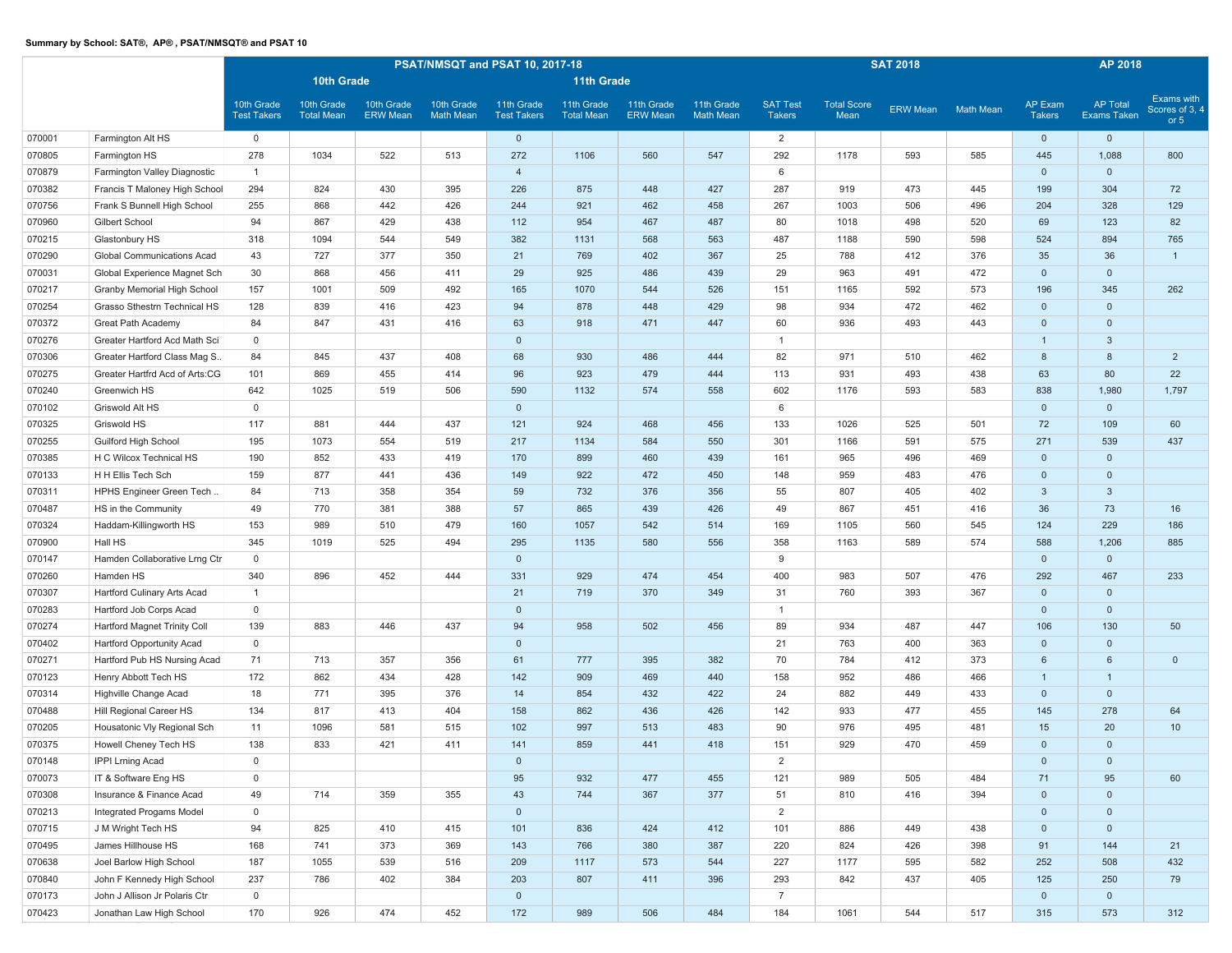|        |                               |                                  |                                 |                               | PSAT/NMSQT and PSAT 10, 2017-18 |                                  |                                 |                               | <b>SAT 2018</b>                |                                  | AP 2018                    |                 |                  |                          |                                |                                        |
|--------|-------------------------------|----------------------------------|---------------------------------|-------------------------------|---------------------------------|----------------------------------|---------------------------------|-------------------------------|--------------------------------|----------------------------------|----------------------------|-----------------|------------------|--------------------------|--------------------------------|----------------------------------------|
|        |                               |                                  | 10th Grade                      |                               |                                 |                                  | <b>11th Grade</b>               |                               |                                |                                  |                            |                 |                  |                          |                                |                                        |
|        |                               | 10th Grade<br><b>Test Takers</b> | 10th Grade<br><b>Total Mean</b> | 10th Grade<br><b>ERW Mean</b> | 10th Grade<br><b>Math Mean</b>  | 11th Grade<br><b>Test Takers</b> | 11th Grade<br><b>Total Mean</b> | 11th Grade<br><b>ERW Mean</b> | 11th Grade<br><b>Math Mean</b> | <b>SAT Test</b><br><b>Takers</b> | <b>Total Score</b><br>Mean | <b>ERW Mean</b> | <b>Math Mean</b> | AP Exam<br><b>Takers</b> | <b>AP Total</b><br>Exams Taken | Exams with<br>Scores of 3, 4<br>or $5$ |
| 070424 | Joseph A Foran HS             | 224                              | 952                             | 486                           | 466                             | 209                              | 996                             | 512                           | 485                            | 223                              | 1106                       | 567             | 539              | 354                      | 670                            | 425                                    |
| 070312 | Journalism & Media Acad       | 46                               | 769                             | 407                           | 361                             | 43                               | 783                             | 400                           | 383                            | 46                               | 849                        | 443             | 407              | 10                       | 13                             | 1                                      |
| 070207 | Killingly Alt Lrng Prog       | $\mathbf{0}$                     |                                 |                               |                                 | $\mathbf 0$                      |                                 |                               |                                | $\overline{1}$                   |                            |                 |                  | $\mathbf{0}$             | $\mathbf 0$                    |                                        |
| 070135 | Killingly HS                  | 169                              | 888                             | 451                           | 437                             | 189                              | 927                             | 484                           | 443                            | 175                              | 964                        | 501             | 462              | 90                       | 135                            | 83                                     |
| 070300 | Kinsella Magnet Sch Prfmng    | 52                               | 832                             | 437                           | 394                             | 36                               | 822                             | 433                           | 389                            | 43                               | 867                        | 452             | 415              | $\mathbf 0$              | $\mathbf 0$                    |                                        |
| 070194 | <b>LEARN Pathways Prog</b>    | $\mathbb O$                      |                                 |                               |                                 | $\mathbf 0$                      |                                 |                               |                                | $\overline{1}$                   |                            |                 |                  | $\mathbf 0$              | $\mathbf 0$                    |                                        |
| 070296 | <b>LINKS</b>                  | $\mathbb O$                      |                                 |                               |                                 | $\mathbf{0}$                     |                                 |                               |                                | $\overline{1}$                   |                            |                 |                  | $\mathbf 0$              | $\mathbf 0$                    |                                        |
| 070223 | <b>LINKS Acad Glastonbury</b> | $\mathbf 0$                      |                                 |                               |                                 | $\mathbf 0$                      |                                 |                               |                                | $\overline{1}$                   |                            |                 |                  | $\mathbf 0$              | $\mathbf 0$                    |                                        |
| 070280 | Law Govt Acad at HPS          | 60                               | 720                             | 367                           | 353                             | 52                               | 788                             | 391                           | 397                            | 79                               | 796                        | 405             | 391              | 16                       | 18                             | $\overline{2}$                         |
| 070046 | Learning Acad at Bloomfield   | $\mathbf 0$                      |                                 |                               |                                 | $\mathbf 0$                      |                                 |                               |                                | 6                                |                            |                 |                  | $\mathbf 0$              | $\mathbf 0$                    |                                        |
| 070342 | Ledyard High School           | 166                              | 944                             | 480                           | 465                             | 169                              | 1017                            | 523                           | 494                            | 196                              | 1050                       | 538             | 512              | 102                      | 154                            | 120                                    |
| 070807 | Lewis S Mills High School     | 160                              | 990                             | 503                           | 487                             | 181                              | 1091                            | 554                           | 538                            | 198                              | 1151                       | 585             | 566              | 176                      | 307                            | 242                                    |
| 070355 | Litchfield HS                 | 76                               | 985                             | 505                           | 480                             | 53                               | 1095                            | 562                           | 533                            | 69                               | 1111                       | 559             | 552              | 67                       | 114                            | 83                                     |
| 070815 | Lyman Hall HS                 | 251                              | 934                             | 477                           | 457                             | 235                              | 981                             | 502                           | 479                            | 261                              | 1034                       | 529             | 505              | 157                      | 231                            | 159                                    |
| 070340 | Lyman Memorial HS             | 27                               | 1000                            | 504                           | 496                             | 85                               | 996                             | 508                           | 488                            | 90                               | 1039                       | 526             | 514              | 60                       | 130                            | 88                                     |
| 070600 | Lyme Old Lyme HS              | 125                              | 1043                            | 532                           | 512                             | 107                              | 1110                            | 565                           | 545                            | 111                              | 1178                       | 598             | 580              | 145                      | 258                            | 199                                    |
| 070380 | Manchester HS                 | 332                              | 869                             | 443                           | 426                             | 358                              | 925                             | 470                           | 455                            | 326                              | 972                        | 495             | 477              | 233                      | 339                            | 173                                    |
| 070197 | Manchester Reg Acad           | $\mathbf 0$                      |                                 |                               |                                 | $\mathbf 0$                      |                                 |                               |                                | 11                               | 733                        | 379             | 354              | $\mathbf 0$              | $\mathbf 0$                    |                                        |
| 070252 | Marine Sci Magnet HS          | 62                               | 979                             | 511                           | 467                             | 61                               | 1080                            | 567                           | 513                            | 58                               | 1077                       | 553             | 523              | 118                      | 226                            | 132                                    |
| 070813 | Mark T Sheehan HS             | 196                              | 936                             | 478                           | 458                             | 195                              | 982                             | 499                           | 483                            | 187                              | 1051                       | 535             | 516              | 104                      | 148                            | 110                                    |
| 070230 | Masuk Alt Prog                | $\mathbf 0$                      |                                 |                               |                                 | $\mathbf{0}$                     |                                 |                               |                                | $\overline{1}$                   |                            |                 |                  | $\mathbf 0$              | $\mathbf 0$                    |                                        |
| 070753 | Masuk HS                      | 220                              | 1037                            | 528                           | 509                             | 226                              | 1080                            | 551                           | 529                            | 301                              | 1133                       | 570             | 563              | 335                      | 627                            | 487                                    |
| 070034 | Metro Learning Ctr Mgnt Sch   | 90                               | 884                             | 459                           | 425                             | 88                               | 934                             | 488                           | 446                            | 81                               | 970                        | 510             | 460              | 40                       | 40                             | $\overline{7}$                         |
| 070503 | Metropolitan Business Acade   | 95                               | 784                             | 394                           | 390                             | 96                               | 840                             | 429                           | 410                            | 91                               | 897                        | 461             | 436              | 41                       | 41                             | $5\overline{)}$                        |
| 070400 | Middletown HS                 | 291                              | 871                             | 445                           | 426                             | 296                              | 926                             | 471                           | 455                            | 312                              | 995                        | 508             | 487              | 293                      | 559                            | 238                                    |
| 070208 | Molloy Coll Blended Prgm      | $\mathbf 0$                      |                                 |                               |                                 | $\mathbf{0}$                     |                                 |                               |                                | $\overline{2}$                   |                            |                 |                  | $\mathbf{0}$             | $\mathbf 0$                    |                                        |
| 070599 | Montville High School         | 124                              | 902                             | 462                           | 441                             | 126                              | 992                             | 504                           | 488                            | 176                              | 1058                       | 544             | 514              | 115                      | 199                            | 155                                    |
| 070105 | Morgan Sch                    | 142                              | 956                             | 502                           | 454                             | 135                              | 1005                            | 521                           | 484                            | 127                              | 1054                       | 541             | 513              | 92                       | 177                            | 102                                    |
| 070430 | Nathan Hale-Ray HS            | 75                               | 953                             | 502                           | 451                             | 66                               | 1015                            | 524                           | 491                            | 79                               | 1007                       | 525             | 482              | 42                       | 77                             | 52                                     |
| 070440 | Naugatuck High School         | 296                              | 859                             | 447                           | 412                             | 242                              | 908                             | 466                           | 442                            | 285                              | 944                        | 486             | 458              | 178                      | 250                            | 141                                    |
| 070233 | New Begin Alt Prg             | $\mathbf 0$                      |                                 |                               |                                 | $\mathbf 0$                      |                                 |                               |                                | $\overline{1}$                   |                            |                 |                  | $\mathbf 0$              | $\mathbf 0$                    |                                        |
| 070455 | New Britain HS                | 452                              | 785                             | 396                           | 389                             | 464                              | 818                             | 413                           | 405                            | 424                              | 876                        | 445             | 431              | 159                      | 248                            | 117                                    |
| 070192 | New Britain Transition Ctr    | $\overline{1}$                   |                                 |                               |                                 | $\mathbf{3}$                     |                                 |                               |                                | $\overline{1}$                   |                            |                 |                  | $\mathbf 0$              | $\mathbf 0$                    |                                        |
| 070465 | New Canaan HS                 | 146                              | 1132                            | 570                           | 562                             | 258                              | 1165                            | 589                           | 575                            | 289                              | 1245                       | 622             | 623              | 453                      | 1,062                          | 950                                    |
| 070476 | New Fairfield HS              | 180                              | 979                             | 506                           | 474                             | 215                              | 1041                            | 541                           | 500                            | 202                              | 1075                       | 554             | 521              | 219                      | 390                            | 239                                    |
| 070281 | New Haven Acad                | 60                               | 795                             | 404                           | 390                             | 57                               | 837                             | 428                           | 409                            | 57                               | 910                        | 469             | 442              | 22                       | 27                             | 5 <sup>5</sup>                         |
| 070498 | New Haven Adult Edu Center    | $\mathbf 0$                      |                                 |                               |                                 | $\mathbf 0$                      |                                 |                               |                                | 3                                |                            |                 |                  | $\mathbf 0$              | $\mathbf 0$                    |                                        |
| 070484 | New Horizon HS                | $\overline{7}$                   |                                 |                               |                                 | $5\phantom{.0}$                  |                                 |                               |                                | 12                               | 749                        | 391             | 358              | $\mathbf 0$              | $\mathbf 0$                    |                                        |
| 070027 | New Horizons                  | $\mathbb O$                      |                                 |                               |                                 | $\mathbf 0$                      |                                 |                               |                                | $\mathbf{3}$                     |                            |                 |                  | $\mathbf 0$              | $\mathbf{0}$                   |                                        |
| 070092 | New Light HS                  | $\overline{2}$                   |                                 |                               |                                 | $\overline{4}$                   |                                 |                               |                                | 15                               | 753                        | 373             | 381              | $\mathsf{O}\xspace$      | $\mathsf{O}\xspace$            |                                        |
| 070530 | New London HS                 | 116                              | 735                             | 373                           | 362                             | 130                              | 778                             | 392                           | 387                            | 169                              | 880                        | 449             | 431              | 180                      | 242                            | 76                                     |
| 070379 | New London S and T            | 86                               | 892                             | 447                           | 445                             | 76                               | 1029                            | 523                           | 506                            | 66                               | 972                        | 503             | 469              | $\mathbf{0}$             | $\mathbf{0}$                   |                                        |
| 070545 | New Milford High School       | 315                              | 945                             | 483                           | 461                             | 281                              | 1016                            | 522                           | 494                            | 338                              | 1096                       | 555             | 541              | 365                      | 666                            | 433                                    |
| 070525 | Newington High School         | 301                              | 951                             | 478                           | 473                             | 300                              | 1010                            | 513                           | 497                            | 297                              | 1040                       | 523             | 517              | 287                      | 500                            | 349                                    |
| 070550 | Newtown HS                    | 396                              | 1052                            | 529                           | 523                             | 382                              | 1075                            | 544                           | 531                            | 427                              | 1174                       | 587             | 587              | 399                      | 715                            | 613                                    |
| 070970 | Nonnewaug HS                  | 141                              | 959                             | 487                           | 472                             | 177                              | 1019                            | 518                           | 501                            | 197                              | 1071                       | 541             | 531              | 231                      | 477                            | 280                                    |
| 070563 | North Branford High School    | 112                              | 933                             | 479                           | 454                             | 117                              | 972                             | 501                           | 471                            | 147                              | 1056                       | 540             | 515              | 72                       | 118                            | 98                                     |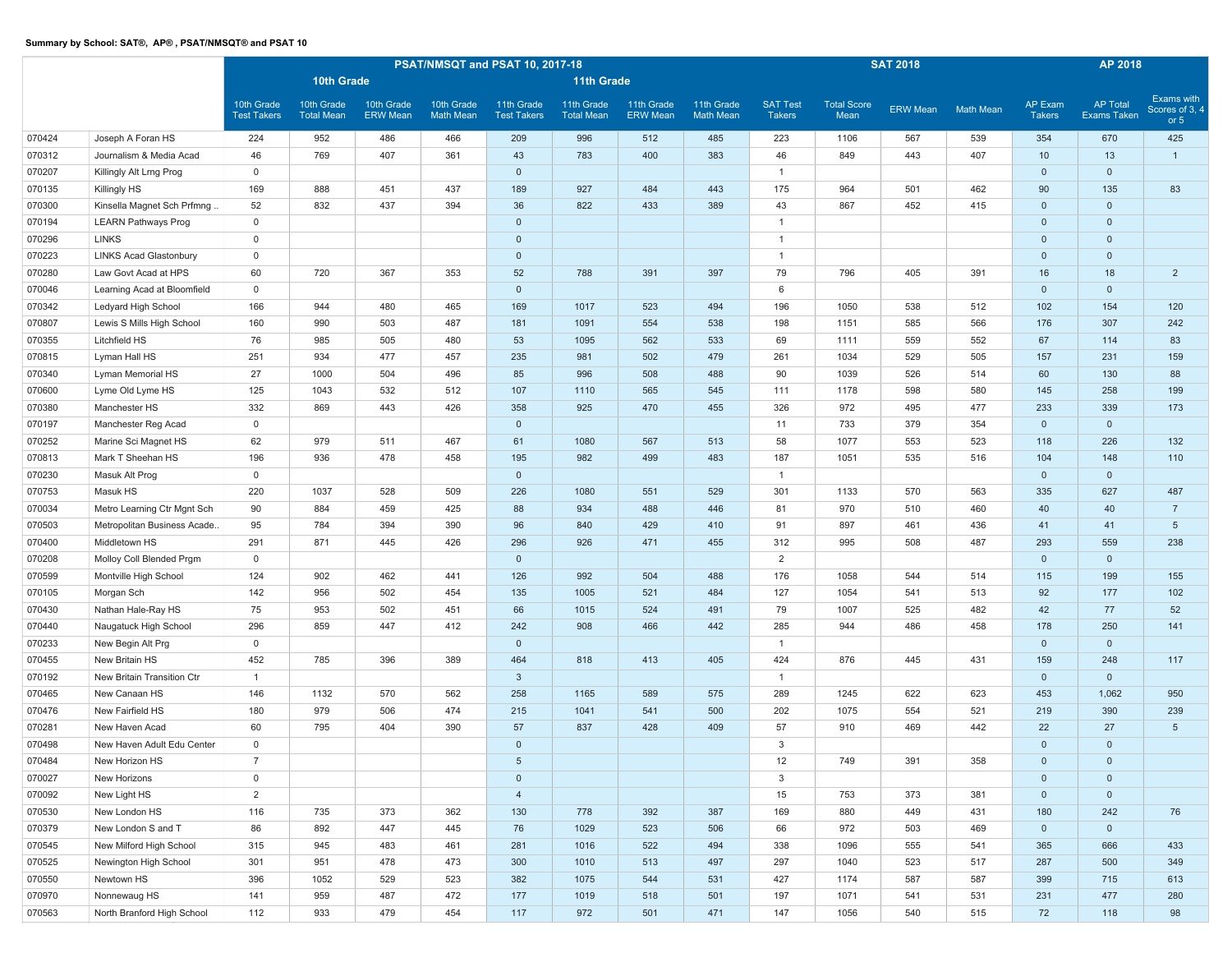|        |                              |                                  |                                 |                               |                                | PSAT/NMSQT and PSAT 10, 2017-18  |                                 |                               | <b>SAT 2018</b>                |                                  | AP 2018                    |                 |                  |                          |                                |                                        |
|--------|------------------------------|----------------------------------|---------------------------------|-------------------------------|--------------------------------|----------------------------------|---------------------------------|-------------------------------|--------------------------------|----------------------------------|----------------------------|-----------------|------------------|--------------------------|--------------------------------|----------------------------------------|
|        |                              |                                  | 10th Grade                      |                               |                                |                                  | 11th Grade                      |                               |                                |                                  |                            |                 |                  |                          |                                |                                        |
|        |                              | 10th Grade<br><b>Test Takers</b> | 10th Grade<br><b>Total Mean</b> | 10th Grade<br><b>ERW Mean</b> | 10th Grade<br><b>Math Mean</b> | 11th Grade<br><b>Test Takers</b> | 11th Grade<br><b>Total Mean</b> | 11th Grade<br><b>ERW Mean</b> | 11th Grade<br><b>Math Mean</b> | <b>SAT Test</b><br><b>Takers</b> | <b>Total Score</b><br>Mean | <b>ERW Mean</b> | <b>Math Mean</b> | AP Exam<br><b>Takers</b> | <b>AP Total</b><br>Exams Taken | Exams with<br>Scores of 3, 4<br>or $5$ |
| 070570 | North Haven High School      | 242                              | 928                             | 475                           | 453                            | 238                              | 997                             | 511                           | 486                            | 235                              | 1085                       | 550             | 535              | 158                      | 266                            | 218                                    |
| 070962 | Northwestern Regional HS     | 157                              | 1029                            | 524                           | 505                            | 187                              | 1093                            | 556                           | 537                            | 171                              | 1141                       | 575             | 566              | 100                      | 159                            | 140                                    |
| 070580 | Norwalk High School          | 374                              | 883                             | 447                           | 436                            | 362                              | 927                             | 469                           | 458                            | 403                              | 992                        | 503             | 489              | 308                      | 530                            | 291                                    |
| 070576 | Norwalk Pathways Acad        | 4                                |                                 |                               |                                | 16                               | 781                             | 397                           | 384                            | 14                               | 760                        | 390             | 370              | $\mathbf 0$              | $\mathbf 0$                    |                                        |
| 070590 | Norwich Free Acad            | 566                              | 900                             | 454                           | 446                            | 508                              | 936                             | 477                           | 459                            | 539                              | 1001                       | 509             | 491              | 148                      | 231                            | 173                                    |
| 070595 | Norwich Tech HS              | 164                              | 879                             | 444                           | 435                            | 148                              | 921                             | 469                           | 452                            | 148                              | 969                        | 492             | 477              | $\mathbf 0$              | $\mathbf 0$                    |                                        |
| 070605 | Old Saybrook HS              | 116                              | 960                             | 489                           | 471                            | 103                              | 1092                            | 555                           | 537                            | 110                              | 1110                       | 562             | 548              | 104                      | 186                            | 158                                    |
| 070793 | Oliver Wolcott Tech HS       | 160                              | 868                             | 439                           | 428                            | 167                              | 912                             | 469                           | 443                            | 159                              | 950                        | 487             | 463              | $\mathbf 0$              | $\overline{0}$                 |                                        |
| 070388 | Orville H Platt High School  | 236                              | 813                             | 419                           | 394                            | 202                              | 854                             | 438                           | 416                            | 211                              | 897                        | 458             | 439              | 190                      | 267                            | 41                                     |
| 070929 | Oxford HS                    | 128                              | 949                             | 485                           | 463                            | 142                              | 1020                            | 523                           | 497                            | 133                              | 1111                       | 568             | 543              | 133                      | 247                            | 168                                    |
| 070293 | PACE Program                 | $\mathsf{O}\xspace$              |                                 |                               |                                | $\mathbf 0$                      |                                 |                               |                                | 10                               | 801                        | 420             | 381              | $\mathbf 0$              | $\mathbf 0$                    |                                        |
| 070419 | PACE at WHHS                 | $\mathbf 0$                      |                                 |                               |                                | $\mathbf 0$                      |                                 |                               |                                | $\overline{2}$                   |                            |                 |                  | $\mathbf 0$              | $\mathbf 0$                    |                                        |
| 070176 | PM Panthers                  | $\mathbf 0$                      |                                 |                               |                                | $\mathbf 0$                      |                                 |                               |                                | $\overline{4}$                   |                            |                 |                  | $\mathbf 0$              | $\mathbf 0$                    |                                        |
| 070009 | Palmer Acad                  | $\mathbf 0$                      |                                 |                               |                                | $\mathbf 0$                      |                                 |                               |                                | $\overline{7}$                   |                            |                 |                  | $\mathbf 0$              | $\mathbf 0$                    |                                        |
| 070093 | Parish Hill High Middle Sch  | 29                               | 936                             | 468                           | 468                            | 37                               | 932                             | 476                           | 456                            | 30                               | 1093                       | 550             | 544              | 28                       | 59                             | 26                                     |
| 070143 | Path Acad                    | $\mathbf 0$                      |                                 |                               |                                | $\mathbf 0$                      |                                 |                               |                                | 21                               | 791                        | 400             | 391              | $\mathbf{0}$             | $\mathbf 0$                    |                                        |
| 070394 | Pathways                     | $\mathbf 0$                      |                                 |                               |                                | $\mathbf 0$                      |                                 |                               |                                | $\overline{4}$                   |                            |                 |                  | $\mathbf 0$              | $\mathbf 0$                    |                                        |
| 070304 | Pathways Acad of Tech & Des. | 105                              | 853                             | 438                           | 415                            | 86                               | 886                             | 456                           | 430                            | 94                               | 938                        | 484             | 454              | 54                       | 65                             | 29                                     |
| 070080 | Pine Meadow Acad             | $\mathbf 0$                      |                                 |                               |                                | $\mathbf 0$                      |                                 |                               |                                | 12                               | 806                        | 417             | 389              | $\mathbf 0$              | $\mathbf 0$                    |                                        |
| 070090 | Plainfield HS                | 152                              | 857                             | 440                           | 417                            | 137                              | 915                             | 471                           | 444                            | 160                              | 941                        | 485             | 456              | 58                       | 82                             | 50                                     |
| 070610 | Plainville HS                | 150                              | 932                             | 474                           | 459                            | 165                              | 978                             | 494                           | 484                            | 160                              | 1024                       | 523             | 501              | 87                       | 122                            | 75                                     |
| 070426 | Platt Technical High School  | 183                              | 843                             | 424                           | 418                            | 181                              | 884                             | 453                           | 432                            | 191                              | 949                        | 482             | 467              | $\mathbf 0$              | $\mathbf 0$                    |                                        |
| 070229 | Plymouth Alt HS              | $\mathsf{O}\xspace$              |                                 |                               |                                | $\mathbf 0$                      |                                 |                               |                                | $\overline{2}$                   |                            |                 |                  | $\mathbf 0$              | $\mathbb O$                    |                                        |
| 070685 | Pomperaug HS                 | 304                              | 1018                            | 512                           | 506                            | 283                              | 1076                            | 542                           | 534                            | 290                              | 1155                       | 580             | 575              | 357                      | 687                            | 528                                    |
| 070620 | Portland High School         | 83                               | 968                             | 489                           | 479                            | 99                               | 1054                            | 539                           | 515                            | 88                               | 1069                       | 540             | 528              | 59                       | 113                            | 100                                    |
| 070078 | Putnam Alt Lrng Sys          | $\mathbf 0$                      |                                 |                               |                                | $\mathbf 0$                      |                                 |                               |                                | $\overline{2}$                   |                            |                 |                  | $\mathbf{0}$             | $\mathbf 0$                    |                                        |
| 070630 | Putnam High School           | 70                               | 867                             | 453                           | 414                            | 71                               | 913                             | 474                           | 440                            | 60                               | 903                        | 462             | 441              | 54                       | 85                             | 14                                     |
| 070136 | Quinebaug Middle Coll        | 34                               | 861                             | 449                           | 413                            | 36                               | 867                             | 455                           | 411                            | 50                               | 922                        | 482             | 440              | $\mathbf 0$              | $\mathbf 0$                    |                                        |
| 070162 | <b>REACH Conard HS</b>       | 9                                |                                 |                               |                                | $5\phantom{.0}$                  |                                 |                               |                                | $\overline{7}$                   |                            |                 |                  | $\mathbf{0}$             | $\mathbf 0$                    |                                        |
| 070323 | Rham HS                      | 239                              | 1072                            | 539                           | 532                            | 217                              | 1103                            | 560                           | 543                            | 267                              | 1181                       | 592             | 588              | 246                      | 450                            | 402                                    |
| 070214 | Ridgefield Alt HS            | $\mathbf 0$                      |                                 |                               |                                | $\mathbf 0$                      |                                 |                               |                                | 2                                |                            |                 |                  | $\mathbf 0$              | $\mathbf 0$                    |                                        |
| 070640 | Ridgefield HS                | 250                              | 1112                            | 567                           | 545                            | 276                              | 1156                            | 586                           | 570                            | 414                              | 1226                       | 618             | 608              | 506                      | 1,153                          | 1,016                                  |
| 070514 | Riverside Education Acad     | 8                                |                                 |                               |                                | 9                                |                                 |                               |                                | 14                               | 731                        | 377             | 354              | $\mathbf{1}$             | $\mathbf{1}$                   |                                        |
| 070141 | <b>Riverview Sch</b>         | $\mathbf 0$                      |                                 |                               |                                | $\mathbf 0$                      |                                 |                               |                                | 8                                |                            |                 |                  | $\mathbf 0$              | $\mathbf 0$                    |                                        |
| 070435 | Robert E Fitch Sr HS         | 213                              | 921                             | 470                           | 452                            | 250                              | 964                             | 489                           | 474                            | 234                              | 1033                       | 525             | 508              | 230                      | 490                            | 181                                    |
| 070645 | Rockville HS                 | 177                              | 901                             | 461                           | 440                            | 178                              | 962                             | 488                           | 473                            | 191                              | 988                        | 503             | 486              | 58                       | 86                             | 64                                     |
| 070648 | Rocky Hill HS                | 173                              | 945                             | 479                           | 466                            | 174                              | 1001                            | 506                           | 495                            | 179                              | 1100                       | 558             | 542              | 132                      | 237                            | 172                                    |
| 070256 | SPARK Prgm                   | $\mathsf 0$                      |                                 |                               |                                | $\mathsf{O}\xspace$              |                                 |                               |                                | 5                                |                            |                 |                  | $\mathbf 0$              | $\mathbf 0$                    |                                        |
| 070236 | <b>STEP</b>                  | $\mathsf 0$                      |                                 |                               |                                | $\mathsf{O}\xspace$              |                                 |                               |                                | $\mathbf{3}$                     |                            |                 |                  | $\mathbf{0}$             | $\mathbf 0$                    |                                        |
| 070069 | STRIVE-West Hartford         | $\mathsf{O}\xspace$              |                                 |                               |                                | $\mathbf 0$                      |                                 |                               |                                | 9                                |                            |                 |                  | $\mathbf 0$              | $\mathbf 0$                    |                                        |
| 070189 | Satellite Careers Acad       | $\mathbf{1}$                     |                                 |                               |                                | $\overline{7}$                   |                                 |                               |                                | 79                               | 759                        | 387             | 373              | $\overline{0}$           | $\mathbf{0}$                   |                                        |
| 070660 | Seymour High School          | 147                              | 908                             | 461                           | 447                            | 158                              | 977                             | 493                           | 483                            | 150                              | 1076                       | 544             | 532              | 168                      | 283                            | 155                                    |
| 070665 | Shelton HS                   | 348                              | 975                             | 488                           | 487                            | 227                              | 1065                            | 541                           | 525                            | 325                              | 1095                       | 548             | 547              | 343                      | 557                            | 410                                    |
| 070830 | Shepaug Valley HS            | 66                               | 980                             | 510                           | 469                            | 63                               | 1010                            | 517                           | 493                            | 61                               | 1102                       | 568             | 534              | 63                       | 102                            | 54                                     |
| 070675 | Simsbury HS                  | 349                              | 1050                            | 536                           | 514                            | 337                              | 1144                            | 583                           | 561                            | 334                              | 1223                       | 615             | 608              | 499                      | 1,046                          | 865                                    |
| 070683 | Somers High School           | 105                              | 995                             | 508                           | 487                            | 120                              | 998                             | 509                           | 489                            | 119                              | 1079                       | 548             | 531              | 82                       | 126                            | 76                                     |
| 070700 | South Windsor HS             | 322                              | 996                             | 503                           | 493                            | 294                              | 1035                            | 526                           | 509                            | 336                              | 1132                       | 570             | 562              | 321                      | 581                            | 499                                    |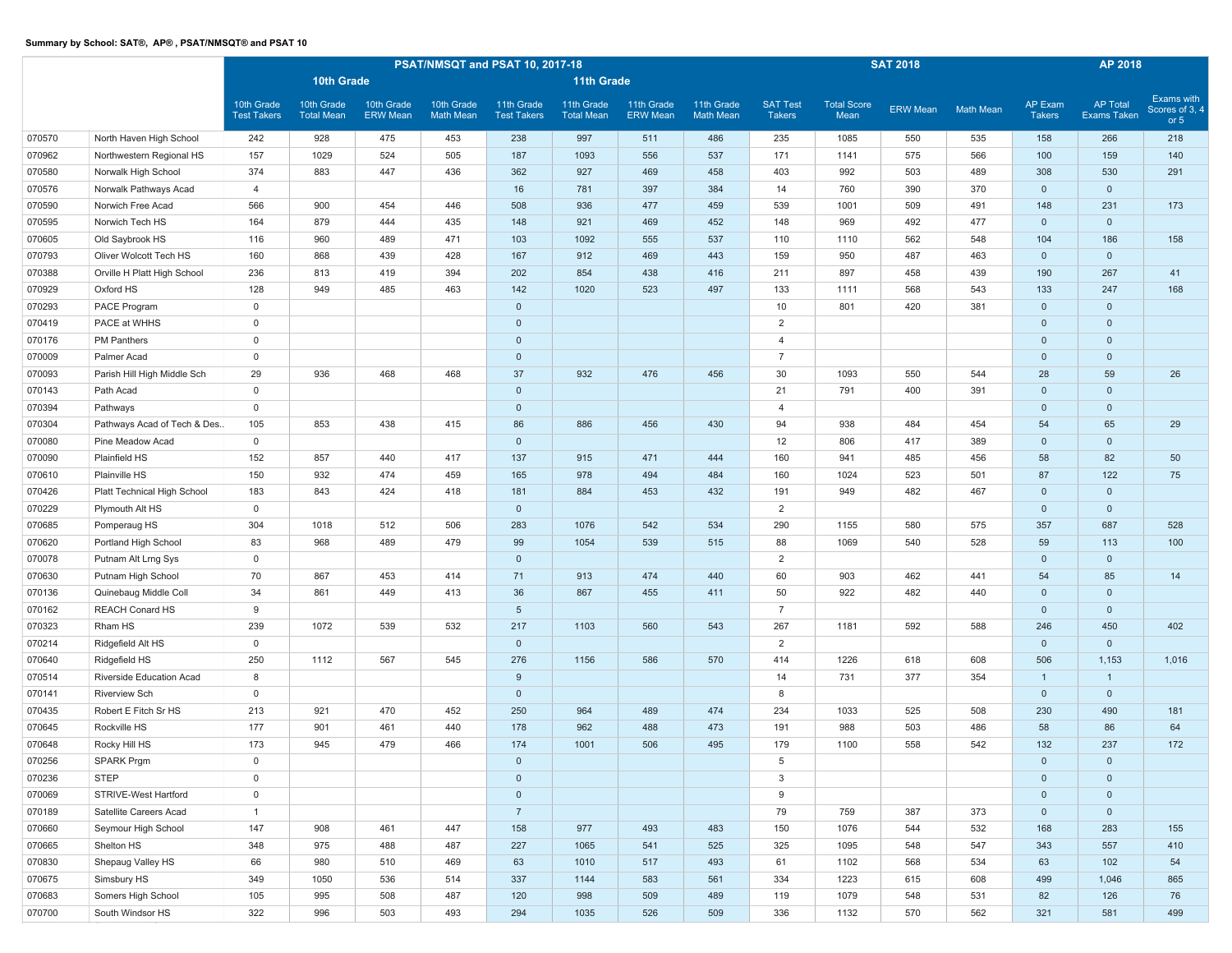|        |                               |                                  |                                 |                               |                                | PSAT/NMSQT and PSAT 10, 2017-18  |                                 |                               | <b>SAT 2018</b>                |                                  | AP 2018                    |                 |                  |                                 |                                |                                        |
|--------|-------------------------------|----------------------------------|---------------------------------|-------------------------------|--------------------------------|----------------------------------|---------------------------------|-------------------------------|--------------------------------|----------------------------------|----------------------------|-----------------|------------------|---------------------------------|--------------------------------|----------------------------------------|
|        |                               |                                  | 10th Grade                      |                               |                                |                                  | 11th Grade                      |                               |                                |                                  |                            |                 |                  |                                 |                                |                                        |
|        |                               | 10th Grade<br><b>Test Takers</b> | 10th Grade<br><b>Total Mean</b> | 10th Grade<br><b>ERW Mean</b> | 10th Grade<br><b>Math Mean</b> | 11th Grade<br><b>Test Takers</b> | 11th Grade<br><b>Total Mean</b> | 11th Grade<br><b>ERW Mean</b> | 11th Grade<br><b>Math Mean</b> | <b>SAT Test</b><br><b>Takers</b> | <b>Total Score</b><br>Mean | <b>ERW Mean</b> | <b>Math Mean</b> | <b>AP Exam</b><br><b>Takers</b> | <b>AP Total</b><br>Exams Taken | Exams with<br>Scores of 3, 4<br>or $5$ |
| 070690 | Southington HS                | 512                              | 962                             | 486                           | 476                            | 434                              | 1024                            | 517                           | 508                            | 512                              | 1108                       | 559             | 550              | 355                             | 677                            | 537                                    |
| 070291 | Sport and Medical Sciences A  | 116                              | 868                             | 439                           | 429                            | 99                               | 927                             | 461                           | 466                            | 99                               | 947                        | 478             | 469              | 28                              | 37                             | 21                                     |
| 070705 | Stafford High School          | 93                               | 919                             | 469                           | 451                            | 88                               | 958                             | 490                           | 468                            | 92                               | 1061                       | 541             | 520              | 36                              | 38                             | 22                                     |
| 070109 | <b>Stafford Tutoring Prog</b> | $\mathsf{O}\xspace$              |                                 |                               |                                | $\mathbf 0$                      |                                 |                               |                                | $\overline{1}$                   |                            |                 |                  | $\mathbf 0$                     | $\mathbf 0$                    |                                        |
| 070746 | <b>Stamford Academy</b>       | $\mathsf{O}\xspace$              |                                 |                               |                                | $\mathbf 0$                      |                                 |                               |                                | 35                               | 730                        | 375             | 355              | $\mathbf{1}$                    | $\overline{2}$                 |                                        |
| 070750 | Stamford High School          | 405                              | 880                             | 442                           | 438                            | 329                              | 934                             | 468                           | 466                            | 417                              | 979                        | 496             | 483              | 300                             | 527                            | 291                                    |
| 070920 | Staples HS                    | 307                              | 1146                            | 578                           | 568                            | 311                              | 1187                            | 602                           | 585                            | 410                              | 1242                       | 623             | 619              | 579                             | 1,297                          | 1,198                                  |
| 070876 | State Street Sch              | $\mathbf 0$                      |                                 |                               |                                | $\mathbf 0$                      |                                 |                               |                                | $\overline{7}$                   |                            |                 |                  | $\mathbf{1}$                    | $\overline{4}$                 |                                        |
| 070126 | Stevens Alt HS                | $\mathbf 0$                      |                                 |                               |                                | $\mathbf 0$                      |                                 |                               |                                | 35                               | 746                        | 381             | 365              | $\mathbf 0$                     | $\mathbf 0$                    |                                        |
| 070607 | Stonington HS                 | 148                              | 1025                            | 524                           | 500                            | 160                              | 1026                            | 527                           | 499                            | 179                              | 1105                       | 561             | 544              | 155                             | 264                            | 219                                    |
| 070755 | Stratford HS                  | 215                              | 859                             | 441                           | 418                            | 204                              | 918                             | 467                           | 451                            | 252                              | 963                        | 494             | 469              | 155                             | 267                            | 105                                    |
| 070377 | Success Acad                  | $\mathbf{1}$                     |                                 |                               |                                | $\mathbf 0$                      |                                 |                               |                                | 17                               | 765                        | 383             | 382              | $\mathbf 0$                     | $\mathbf 0$                    |                                        |
| 070760 | Suffield HS                   | 175                              | 973                             | 494                           | 479                            | 203                              | 1057                            | 538                           | 519                            | 193                              | 1113                       | 561             | 551              | 245                             | 508                            | 402                                    |
| 070417 | TA                            | $\mathbf 0$                      |                                 |                               |                                | $\mathbf{0}$                     |                                 |                               |                                | 8                                |                            |                 |                  | $\mathbf{0}$                    | $\mathbf 0$                    |                                        |
| 070770 | Terryville HS                 | 89                               | 908                             | 457                           | 451                            | 112                              | 947                             | 481                           | 466                            | 125                              | 996                        | 505             | 491              | 93                              | 175                            | 74                                     |
| 070516 | The Sound Sch                 | 82                               | 876                             | 452                           | 425                            | 75                               | 929                             | 469                           | 461                            | 86                               | 985                        | 503             | 481              | 60                              | 68                             | 17                                     |
| 070975 | The Woodstock Academy         | 267                              | 974                             | 495                           | 479                            | 285                              | 1007                            | 511                           | 496                            | 293                              | 1090                       | 552             | 537              | 226                             | 375                            | 262                                    |
| 070104 | Therapeutic Day Prog          | $\mathsf{O}\xspace$              |                                 |                               |                                | $\mathbf 0$                      |                                 |                               |                                | 18                               | 791                        | 400             | 391              | $\mathbf 0$                     | $\mathbf 0$                    |                                        |
| 070292 | Therapeutic Edu Prog          | $\mathbf 0$                      |                                 |                               |                                | $\mathbf 0$                      |                                 |                               |                                | 3                                |                            |                 |                  | $\mathbf{0}$                    | $\mathbf 0$                    |                                        |
| 070775 | Thomaston High School         | 51                               | 973                             | 498                           | 475                            | 66                               | 1030                            | 527                           | 503                            | 60                               | 1074                       | 538             | 536              | 53                              | 72                             | 35                                     |
| 070594 | Three Rivers Mid Coll HS      | $\mathbf 0$                      |                                 |                               |                                | 34                               | 946                             | 486                           | 460                            | 38                               | 1026                       | 528             | 498              | $\mathbf 0$                     | $\mathbf 0$                    |                                        |
| 070191 | Tolland Alt Lrng Ctr          | $\mathsf{O}\xspace$              |                                 |                               |                                | $\mathbf 0$                      |                                 |                               |                                | $\overline{1}$                   |                            |                 |                  | $\mathbf 0$                     | $\mathbf 0$                    |                                        |
| 070792 | <b>Tolland High School</b>    | 192                              | 989                             | 507                           | 482                            | 184                              | 1079                            | 543                           | 536                            | 210                              | 1139                       | 571             | 568              | 106                             | 137                            | 103                                    |
| 070795 | <b>Torrington High School</b> | 172                              | 902                             | 459                           | 443                            | 9                                |                                 |                               |                                | 229                              | 967                        | 494             | 473              | 63                              | 103                            | 44                                     |
| 070565 | Tourtellotte Memorial HS      | 40                               | 916                             | 469                           | 447                            | 63                               | 956                             | 481                           | 475                            | 56                               | 963                        | 492             | 471              | 15                              | 20                             | 6                                      |
| 070063 | Trumbull Alt Sch              | $\mathbf 0$                      |                                 |                               |                                | $\mathbf 0$                      |                                 |                               |                                | 6                                |                            |                 |                  | $\mathbf 0$                     | $\mathbf 0$                    |                                        |
| 070800 | <b>Trumbull HS</b>            | 458                              | 1010                            | 509                           | 501                            | 509                              | 1081                            | 543                           | 539                            | 553                              | 1161                       | 582             | 579              | 411                             | 744                            | 623                                    |
| 070203 | <b>Trumbull REACH Prog</b>    | $\mathbf 0$                      |                                 |                               |                                | $\mathbf 0$                      |                                 |                               |                                | 6                                |                            |                 |                  | $\mathbf 0$                     | $\mathbf 0$                    |                                        |
| 070326 | Univ HS of Science Engnring   | 125                              | 1010                            | 504                           | 506                            | 95                               | 996                             | 501                           | 495                            | 104                              | 1091                       | 543             | 548              | 34                              | 50                             | 46                                     |
| 070150 | Valley Regional High School   | 143                              | 987                             | 517                           | 470                            | 142                              | 1023                            | 532                           | 491                            | 152                              | 1102                       | 572             | 530              | 129                             | 236                            | 149                                    |
| 070041 | Venture Acad-Meriden Sch      | $\overline{2}$                   |                                 |                               |                                | $\mathbf 0$                      |                                 |                               |                                | 6                                |                            |                 |                  | $\mathbf 0$                     | $\mathbf 0$                    |                                        |
| 070405 | Vinal Technical High School   | 110                              | 840                             | 424                           | 416                            | 115                              | 861                             | 441                           | 420                            | 104                              | 917                        | 468             | 448              | $\overline{2}$                  | $5\phantom{.0}$                |                                        |
| 070185 | Virtual Learning Acad Prgm    | $\mathbf 0$                      |                                 |                               |                                | $\mathbf 0$                      |                                 |                               |                                | $\overline{2}$                   |                            |                 |                  | $\mathbf 0$                     | $\mathbf 0$                    |                                        |
| 070910 | W Haven HS                    | 338                              | 825                             | 422                           | 403                            | 341                              | 865                             | 443                           | 423                            | 333                              | 937                        | 482             | 454              | 172                             | 277                            | 124                                    |
| 070251 | WRHS Alt Ed Prgm              | $\mathbf 0$                      |                                 |                               |                                | $\mathbf 0$                      |                                 |                               |                                | $\overline{2}$                   |                            |                 |                  | $\mathbf 0$                     | $\mathbf 0$                    |                                        |
| 070811 | Wallingford HS                | $\mathbf 0$                      |                                 |                               |                                | $\mathbf{1}$                     |                                 |                               |                                | 0                                |                            |                 |                  | $\mathbf 0$                     | $\mathbf 0$                    |                                        |
| 070156 | Walter Fitzgerald Camp        | $\mathbf 0$                      |                                 |                               |                                | $\mathbf 0$                      |                                 |                               |                                | 3                                |                            |                 |                  | $\mathbf{0}$                    | $\mathbf{0}$                   |                                        |
| 070360 | Wamogo Regional HS            | 111                              | 950                             | 495                           | 455                            | 85                               | 981                             | 512                           | 468                            | 105                              | 1025                       | 529             | 496              | 88                              | 129                            | 69                                     |
| 070855 | Warren F Kaynor Technical HS  | 193                              | 889                             | 450                           | 439                            | 176                              | 915                             | 469                           | 446                            | 177                              | 979                        | 502             | 477              | 18                              | 18                             | $5\overline{)}$                        |
| 070070 | Warren Harding HS             | $\mathsf 0$                      |                                 |                               |                                | 198                              | 733                             | 372                           | 361                            | 195                              | 797                        | 410             | 387              | 106                             | 112                            | 33                                     |
| 070864 | Waterbury Adult Cont Edu      | $\mathsf 0$                      |                                 |                               |                                | $\mathsf{O}\xspace$              |                                 |                               |                                | $\overline{1}$                   |                            |                 |                  | $\mathbf{0}$                    | $\mathsf{O}\xspace$            |                                        |
| 070867 | Waterbury Arts Magnet School  | 111                              | 866                             | 451                           | 416                            | 115                              | 926                             | 485                           | 441                            | 112                              | 972                        | 502             | 470              | 86                              | 121                            | 46                                     |
| 070863 | Waterbury Career Acad HS      | 181                              | 866                             | 441                           | 426                            | 208                              | 892                             | 454                           | 438                            | 225                              | 978                        | 501             | 477              | 159                             | 259                            | 53                                     |
| 070873 | Waterford High School         | 185                              | 997                             | 509                           | 488                            | 79                               | 1105                            | 564                           | 540                            | 200                              | 1058                       | 543             | 515              | 126                             | 222                            | 184                                    |
| 070882 | Watertown High School         | 192                              | 919                             | 471                           | 448                            | 199                              | 964                             | 496                           | 468                            | 206                              | 1024                       | 526             | 498              | 148                             | 292                            | 170                                    |
| 079091 | West Rocks Middle School      | $\mathsf{O}\xspace$              |                                 |                               |                                | $\mathsf{O}\xspace$              |                                 |                               |                                | $\overline{1}$                   |                            |                 |                  | $\overline{0}$                  | $\mathbf 0$                    |                                        |
| 070883 | Westbrook High School         | 42                               | 1035                            | 530                           | 505                            | 47                               | 1086                            | 556                           | 530                            | 86                               | 1056                       | 547             | 509              | 34                              | 43                             | 30 <sup>°</sup>                        |